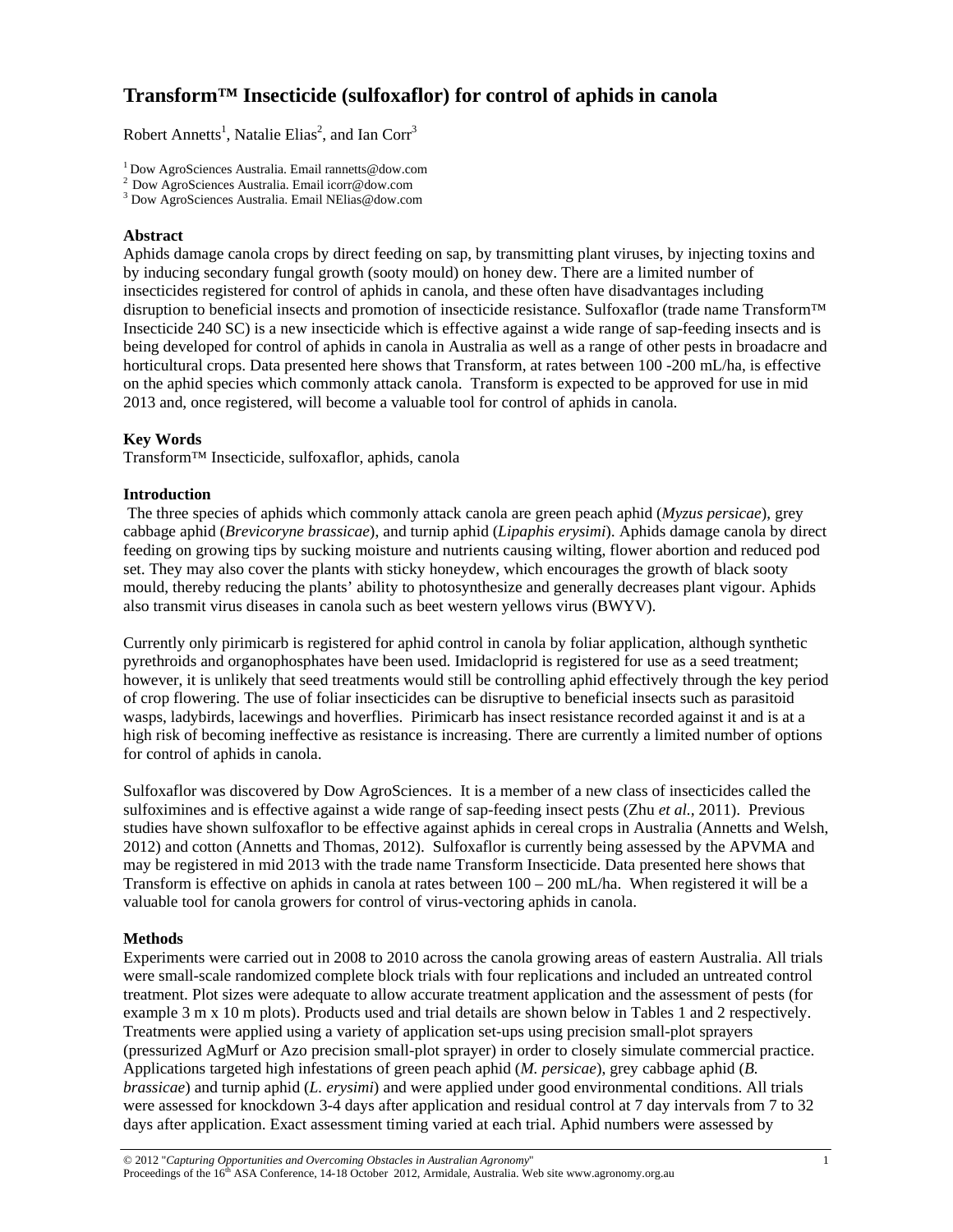counting the number of aphids on 10-20 randomly selected leaves or flowers depending on the trial. The maximum manageable numbers of leaves or flowers were counted in order to generate reliable and robust data. All data is presented as aphids per leaf or flower. Data were analyzed using a homogeneity of variance (Bartlett's test) and normalized as necessary using a  $log(x+1)$  transformation. Means were separated using Tukey's HSD  $(P=.05)$ . Where no transformation symbol exists in the table, no transformation was necessary. Untransformed data are presented, while levels of significance and coefficient of variation are displayed on transformed data. Visual assessments of crop injury were made in each trial. The assessment methods used in these trials provides reliable data.

| Lable 1. Insecticides and formulation used in the trials        |                         |                        |                                                    |                                   |  |  |  |  |
|-----------------------------------------------------------------|-------------------------|------------------------|----------------------------------------------------|-----------------------------------|--|--|--|--|
| Trade Name /Formulation                                         |                         | Active Ingredient      | Concentration $(g \nabla a.i/L \nabla c \nabla g)$ |                                   |  |  |  |  |
| Transform <sup>™</sup> Insecticide                              |                         | Sulfoxaflor            | 240 SC                                             |                                   |  |  |  |  |
| Dimethoate 400                                                  |                         | Dimethoate             | 400 EC                                             |                                   |  |  |  |  |
| Pirimor <sup>®</sup> WG                                         |                         | Pirimicarb             | 500 WG                                             |                                   |  |  |  |  |
| <b>BS-1000®</b>                                                 |                         | nonionic surfactant    |                                                    |                                   |  |  |  |  |
| Agral <sup>®</sup> 600                                          |                         | nonionic surfactant    |                                                    |                                   |  |  |  |  |
| Table 2. Trial details (Crop=Canola Brassica rapa cv. 'Canola') |                         |                        |                                                    |                                   |  |  |  |  |
| <b>Trial Number</b>                                             | 082044IC                | 104007RA               | 084023RA                                           | 104003RA                          |  |  |  |  |
| Year                                                            | 2008                    | 2010                   | 2008                                               | 2009                              |  |  |  |  |
| Author                                                          | I. Corr                 | T. Butler, & D. Kohler | R. Annetts                                         | M. Sumner                         |  |  |  |  |
| Location                                                        | Tamworth,<br><b>NSW</b> |                        | Gatton,<br><b>Oueensland</b>                       | Badgingarra,<br>Western Australia |  |  |  |  |
| Variety                                                         | 4GC78                   | K9198                  | N/R                                                | Rottnest                          |  |  |  |  |
| Crop Stage                                                      | Early flowering         | Full flowering         | Full flowering                                     | Early flowering                   |  |  |  |  |
| Aphid stage assessed                                            | Wingless nymphs         | Total aphids           | Wingless nymphs                                    | Total aphids                      |  |  |  |  |
| Water rate $(L/ha)$                                             | 100                     | 100                    | 100                                                | 100                               |  |  |  |  |
| Pressure (kPa)                                                  | 200                     |                        | 210                                                | 200                               |  |  |  |  |
| Nozzle type                                                     | Flat fan                | Flat fan               | Flat fan                                           |                                   |  |  |  |  |
| 110015DG<br>Nozzle Tip                                          |                         | <b>XR80015VS</b>       | 110015DG                                           | 11002                             |  |  |  |  |

**Table 1. Insecticides and formulation used in the trials** 

 $N/R$  = not recorded.

### **Results**

This report describes four trials carried out in the field in Australia. Transform Insecticide (240 g/L suspension concentrate) was safe to all crops.

All trials were completed on large populations of aphids. Transform gave very good control of all aphid species in all the trials (see Table 3.). Transform gave quick knock down of aphids 3 days after application and was significantly superior (P<0.05) to the untreated in all trials. Residual control provided by Transform was not observed to "break" in any trial, even when assessed to 32 days after application, with aphid populations tending to decline naturally in the untreated plots during the trials. It is unlikely that Transform is giving residual control for such a length of time, rather it is more likely to be a reflection of lack of reinvasion by aphids; however, previous studies have shown that residual control of aphids could be expected for between 14 and 21 days, which is confirmed in these trials. These data do however show that Transform at 100 to 200 mL/ha gave reliable and robust control of aphids in canola on all species in all trials*.* 

### **Conclusion**

Data from these four field trials demonstrates the excellent activity of Transform on aphids in canola. Transform at 100 to 200 mL/ha will provide robust control of green peach aphid, grey cabbage aphid and turnip aphid in canola. Insecticides should be targeted against low populations of aphids wherever possible; however, this isn't always possible, and the higher rate of Transform will provide improved control in these situations. Extensive field testing globally has demonstrated that all formulations of sulfoxaflor, including Transform Insecticide, are safe to all crops when applied according to label directions.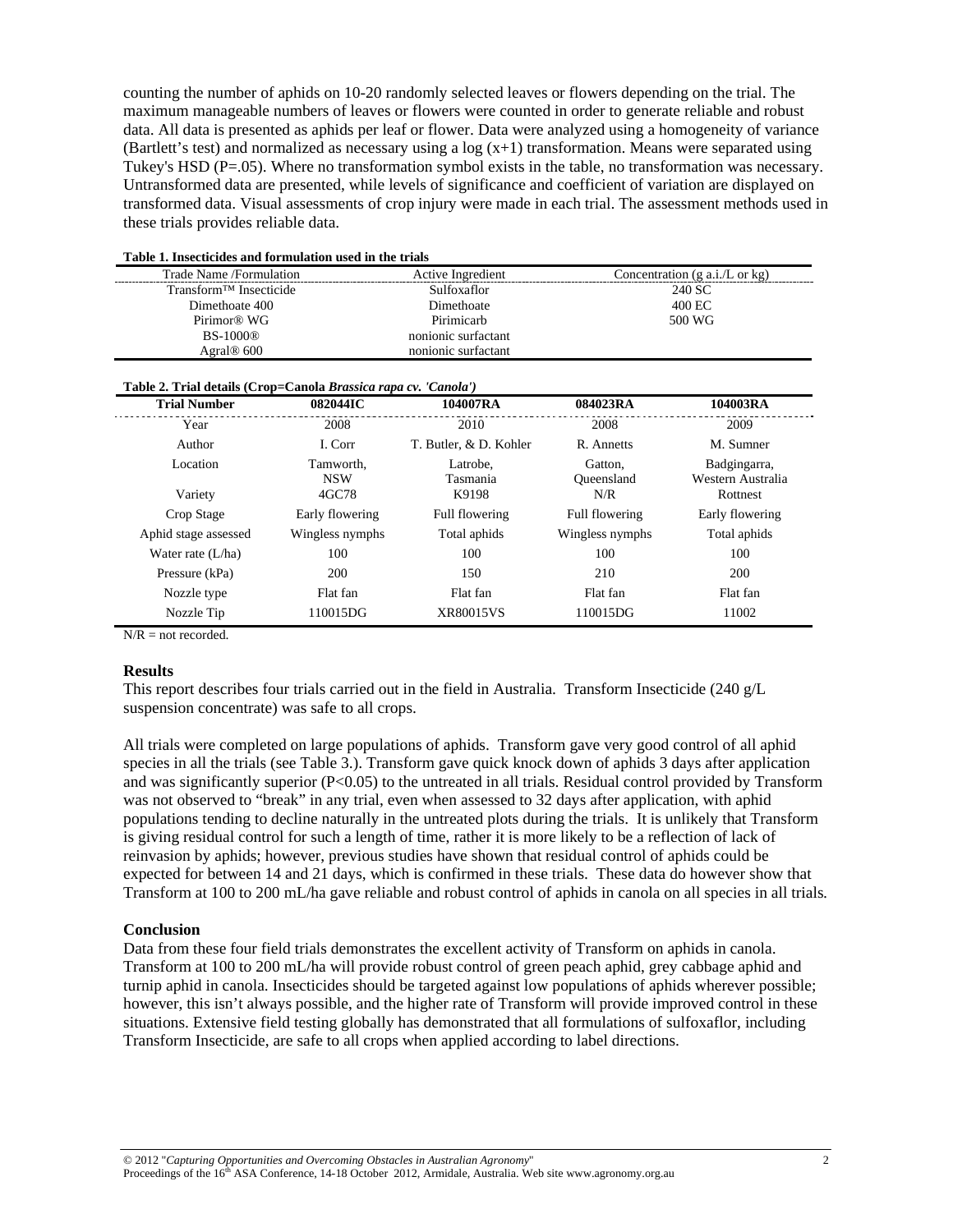| <b>Treatment</b>                                                               | Rate mL/ha       | <i>Mean</i> $(\pm SE)$ |                    |             | Mean $(\pm SE)$  |                     |              | <i>Mean</i> $(\pm SE)$    |                      | <i>Mean</i> $(\pm SE)$ |                      |            | Mean $(\pm SE)$ |                     |            |             |
|--------------------------------------------------------------------------------|------------------|------------------------|--------------------|-------------|------------------|---------------------|--------------|---------------------------|----------------------|------------------------|----------------------|------------|-----------------|---------------------|------------|-------------|
| Grey cabbage aphid (B. brassicae)                                              |                  |                        |                    |             |                  |                     |              |                           |                      |                        |                      |            |                 |                     |            |             |
| 082044IC                                                                       |                  | 3 DAA (12/09/2008)†    |                    |             |                  | 7 DAA (16/09/2008)† |              |                           | 15 DAA (24/09/2008)† |                        | 20 DAA (29/09/2008)  |            |                 |                     |            |             |
| Untreated                                                                      |                  | 13.2                   | $\pm 2.13$         | a           | 12.4             | $\pm 1.02$          | a            | 5.5                       | $\pm 0.88$           | a                      | 0.55                 | $\pm 0.09$ | a               |                     |            |             |
| Transform*                                                                     | 100              | $\Omega$               | $\pm 0.03$         | b           | $\mathbf{0}$     | $\pm 0.03$          | b.           | 0.9                       | $\pm 0.09$           | $\mathbf b$            | 0.79                 | $\pm 0.11$ | a               |                     |            |             |
| Transform*                                                                     | 200              | $\overline{0}$         | $\boldsymbol{0}$   | $\mathbf b$ | $\mathbf{0}$     | $\mathbf{0}$        | <sub>b</sub> | 0.6                       | $\pm 0.17$           | b                      | 0.51                 | $\pm 0.09$ | a               |                     |            |             |
| Pirimor WG*                                                                    | $1$ Kg/ha        | $\Omega$               | $\Omega$           | b           | $\Omega$         | $\Omega$            | $\mathbf b$  | 0.9                       | $\pm 0.24$           | $\mathbf b$            | 0.51                 | $\pm 0.12$ | a               |                     |            |             |
| CV                                                                             |                  | 20.2                   |                    |             | 13.62            |                     |              |                           | 27.78                |                        |                      | 28.72      |                 |                     |            |             |
| 104007RA                                                                       |                  | 3 DAA (4/02/2010)†     |                    |             |                  | 7 DAA (8/02/2010)†  |              |                           | 14 DAA (15/02/2010)† |                        |                      |            |                 |                     |            |             |
| Untreated                                                                      |                  | 2.80                   | $\pm 0.07$         | a           | 2.70             | $\pm 0.07$          | a            | 1.03                      | $\pm 0.04$           | a                      |                      |            |                 |                     |            |             |
| Transform                                                                      | 100              | 0.05                   | $\pm 0.01$         | b           | 0.30             | $\pm 0.03$          | b            | 0.08                      | $\pm 0.01$           | a                      |                      |            |                 |                     |            |             |
| Transform                                                                      | 200              | 0.08                   | $\pm 0.01$         | b           | 0.68             | $\pm 0.04$          | ab           | 0.03                      | $\pm 0.01$           | a                      |                      |            |                 |                     |            |             |
| Pirimor WG                                                                     | 1 Kg/ha          | 0.08                   | $\pm 0.01$         | $\mathbf b$ | 0.50             | $\pm 0.04$          | $\mathbf b$  | 0.05                      | $\pm 0.01$           | a                      |                      |            |                 |                     |            |             |
| CV                                                                             |                  |                        | 75.62              |             |                  | 58.1                |              |                           | 153.07               |                        |                      |            |                 |                     |            |             |
| Green peach aphid (M. persicae)                                                |                  |                        |                    |             |                  |                     |              |                           |                      |                        |                      |            |                 |                     |            |             |
| 084023RA                                                                       |                  | 3 DAA (24/10/2008)     |                    |             |                  | 7 DAA (28/10/2008)  |              |                           |                      |                        |                      |            |                 |                     |            |             |
| Untreated                                                                      |                  | 1.15                   | $\pm 0.13$         | a           | 1.23             | $\pm 0.09$          | a            |                           |                      |                        |                      |            |                 |                     |            |             |
| Transform                                                                      | 100              | 0.10                   | $\pm 0.04$         | b           | 0.03             | $\pm 0.03$          | b            |                           |                      |                        |                      |            |                 |                     |            |             |
| Transform                                                                      | 200              | $\boldsymbol{0}$       | $\boldsymbol{0}$   | $\mathbf b$ | 0.05             | $\pm 0.03$          | $\mathbf b$  |                           |                      |                        |                      |            |                 |                     |            |             |
| Dimethoate 400                                                                 | 375              | $\mathbf{0}$           | $\mathbf{0}$       | b           | $\theta$         | $\boldsymbol{0}$    | $\mathbf b$  |                           |                      |                        |                      |            |                 |                     |            |             |
| CV                                                                             |                  | 45.57                  |                    |             |                  | 28.76               |              |                           |                      |                        |                      |            |                 |                     |            |             |
|                                                                                |                  |                        |                    |             |                  |                     |              | Turnip aphid (L. erysimi) |                      |                        |                      |            |                 |                     |            |             |
| 104003RA                                                                       |                  |                        | 3 DAA (2/09/2009)† |             |                  | 8 DAA (7/09/2009)†  |              |                           | 15 DAA (14/09/2009)† |                        | 22 DAA (21/09/2009)† |            |                 | 32 DAA (1/10/2009)† |            |             |
| Untreated                                                                      |                  | 3.76                   | $\pm 1.06$         | a           | 6.28             | $\pm 1.01$          | a            | 13.96                     | $\pm 2.56$           | a                      | 8.89                 | $\pm 0.95$ | a               | 7.73                | $\pm 1.38$ | a           |
| Transform**                                                                    | 100              | 0.01                   | $\pm 0$            | b           | $\theta$         | $\mathbf{0}$        | $\mathbf b$  | 0.05                      | $\pm 0.03$           | b                      | 0.26                 | $\pm 0.16$ | b               | 0.30                | $\pm 0.05$ | b           |
| Transform**                                                                    | 200              | 0.15                   | $\pm 0.14$         | b           | $\boldsymbol{0}$ | $\mathbf{0}$        | b            | 0.08                      | $\pm 0.06$           | b                      | 0.19                 | $\pm 0.11$ | b               | 0.79                | $\pm 0.48$ | b           |
| Pirimor WG***                                                                  | $500$ g/ha       | 0.09                   | $\pm 0.03$         | $\mathbf b$ | 0.06             | $\pm 0.05$          | b            | 0.47                      | $\pm 0.19$           | $\mathbf b$            | 1.62                 | $\pm 0.87$ | b               | 0.85                | $\pm 0.44$ | $\mathbf b$ |
| CV                                                                             |                  |                        | 54.19              |             |                  | 30.07               |              |                           | 25.89                |                        |                      | 39.35      |                 |                     | 42.55      |             |
| Means followed by same letter do not significantly differ (P=.05, Tukey's HSD) |                  |                        |                    |             |                  |                     |              |                           |                      |                        |                      |            |                 |                     |            |             |
| $\uparrow$ Log (x+1) transformation                                            |                  |                        |                    |             |                  |                     |              |                           |                      |                        |                      |            |                 |                     |            |             |
| DAA= days after application<br>CV= coefficient of variation                    |                  |                        |                    |             |                  |                     |              |                           |                      |                        |                      |            |                 |                     |            |             |
| *BS-1000                                                                       | 0.25<br>$\%$ v/v |                        |                    |             |                  |                     |              |                           |                      |                        |                      |            |                 |                     |            |             |
| ** BS-1000                                                                     | 100              | mL/100L                |                    |             |                  |                     |              |                           |                      |                        |                      |            |                 |                     |            |             |
| ***Agral 600                                                                   | 18               | mL/100L                |                    |             |                  |                     |              |                           |                      |                        |                      |            |                 |                     |            |             |

## **Table 3. The number of aphids counted per leaf or inflorescent.**

© 2012 "*Capturing Opportunities and Overcoming Obstacles in Australian Agronomy*"<br>Proceedings of the 16<sup>th</sup> ASA Conference, 14-18 October 2012, Armidale, Australia. Web site www.agronomy.org.au